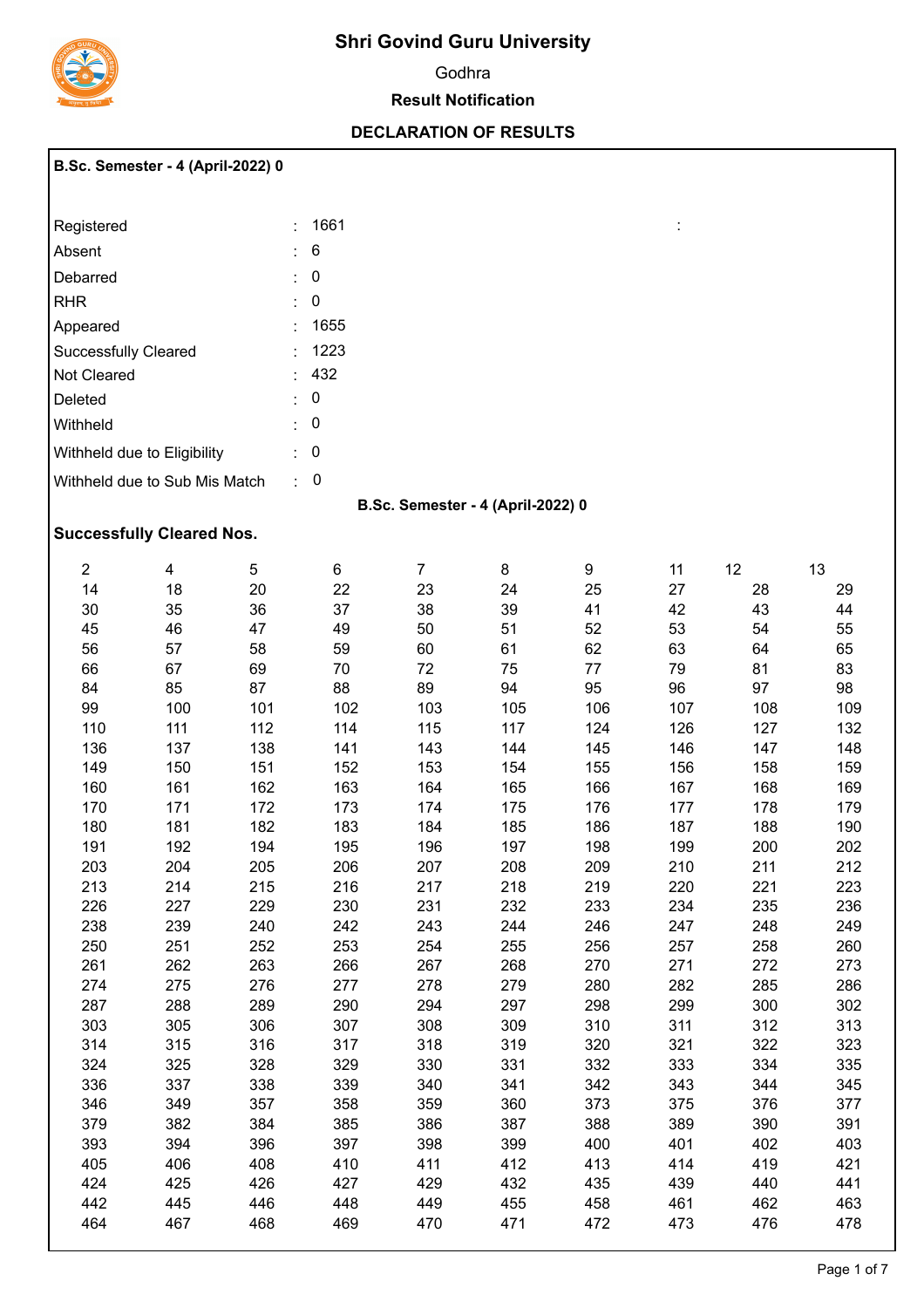|      |                                  |      |      | <b>B.Sc. Semester - 4 (April-2022) 0</b> |      |      |      |      |      |
|------|----------------------------------|------|------|------------------------------------------|------|------|------|------|------|
|      | <b>Successfully Cleared Nos.</b> |      |      |                                          |      |      |      |      |      |
| 479  | 481                              | 482  | 483  | 484                                      | 486  | 487  | 489  | 492  | 493  |
| 494  | 495                              | 496  | 498  | 499                                      | 502  | 503  | 504  | 505  | 506  |
| 507  | 508                              | 511  | 512  | 513                                      | 514  | 516  | 517  | 524  | 525  |
| 526  | 527                              | 528  | 531  | 532                                      | 533  | 534  | 535  | 536  | 537  |
| 538  | 539                              | 540  | 542  | 543                                      | 545  | 546  | 547  | 548  | 549  |
| 550  | 551                              | 552  | 553  | 554                                      | 555  | 556  | 557  | 558  | 559  |
| 560  | 561                              | 563  | 564  | 565                                      | 566  | 567  | 569  | 570  | 571  |
| 572  | 573                              | 574  | 575  | 576                                      | 577  | 578  | 579  | 580  | 581  |
| 582  | 583                              | 584  | 586  | 588                                      | 589  | 592  | 593  | 595  | 596  |
| 598  | 602                              | 603  | 605  | 606                                      | 611  | 612  | 614  | 615  | 616  |
| 617  | 618                              | 619  | 621  | 622                                      | 623  | 624  | 625  | 626  | 628  |
| 629  | 631                              | 632  | 633  | 635                                      | 636  | 637  | 638  | 639  | 640  |
| 641  | 642                              | 643  | 644  | 645                                      | 646  | 647  | 648  | 649  | 650  |
| 651  | 653                              | 654  | 655  | 656                                      | 657  | 658  | 659  | 660  | 661  |
| 662  | 664                              | 665  | 666  | 667                                      | 668  | 669  | 670  | 671  | 672  |
| 673  | 674                              | 675  | 676  | 677                                      | 678  | 679  | 680  | 682  | 683  |
| 684  | 685                              | 686  | 687  | 688                                      | 689  | 690  | 691  | 692  | 693  |
| 694  | 695                              | 696  | 697  | 698                                      | 699  | 700  | 701  | 702  | 703  |
| 704  | 705                              | 706  | 707  | 708                                      | 709  | 710  | 711  | 712  | 713  |
| 714  | 715                              | 716  | 717  | 718                                      | 719  | 720  | 721  | 722  | 723  |
| 725  | 726                              | 727  | 728  | 731                                      | 733  | 735  | 736  | 739  | 742  |
| 743  | 745                              | 746  | 747  | 749                                      | 750  | 751  | 753  | 754  | 755  |
| 759  | 763                              | 764  | 765  | 766                                      | 768  | 769  | 770  | 772  | 774  |
| 775  | 777                              | 778  | 779  | 780                                      | 782  | 785  | 786  | 787  | 788  |
| 789  | 790                              | 791  | 792  | 793                                      | 794  | 795  | 797  | 798  | 799  |
| 800  | 803                              | 805  | 806  | 809                                      | 810  | 811  | 812  | 813  | 814  |
| 817  | 818                              | 819  | 820  | 821                                      | 822  | 823  | 824  | 825  | 826  |
| 827  | 828                              | 829  | 831  | 832                                      | 834  | 835  | 836  | 837  | 838  |
| 839  | 840                              | 841  | 842  | 843                                      | 844  | 845  | 846  | 847  | 848  |
| 849  | 850                              | 851  | 852  | 853                                      | 857  | 859  | 860  | 861  | 862  |
| 863  | 864                              | 865  | 866  | 867                                      | 868  | 869  | 870  | 874  | 875  |
| 876  | 877                              | 879  | 880  | 881                                      | 882  | 883  | 884  | 887  | 888  |
| 889  | 891                              | 892  | 894  | 895                                      | 897  | 898  | 899  | 900  | 901  |
| 902  | 904                              | 906  | 907  | 908                                      | 909  | 910  | 913  | 914  | 916  |
| 918  | 919                              | 920  | 921  | 923                                      | 924  | 925  | 926  | 929  | 931  |
| 932  | 936                              | 937  | 938  | 939                                      | 942  | 943  | 945  | 946  | 947  |
| 948  | 953                              | 963  | 964  | 969                                      | 972  | 975  | 978  | 995  | 996  |
| 997  | 998                              | 1000 | 1001 | 1002                                     | 1003 | 1004 | 1005 | 1006 | 1007 |
| 1008 | 1009                             | 1010 | 1011 | 1012                                     | 1013 | 1014 | 1016 | 1017 | 1018 |
| 1021 | 1022                             | 1023 | 1024 | 1025                                     | 1026 | 1027 | 1028 | 1029 | 1030 |
| 1038 | 1040                             | 1046 | 1047 | 1048                                     | 1049 | 1050 | 1052 | 1054 | 1056 |
| 1057 | 1059                             | 1060 | 1061 | 1062                                     | 1063 | 1066 | 1067 | 1070 | 1071 |
| 1073 | 1074                             | 1075 | 1076 | 1080                                     | 1081 | 1082 | 1083 | 1084 | 1085 |
| 1086 | 1087                             | 1088 | 1089 | 1090                                     | 1092 | 1094 | 1095 | 1096 | 1097 |
| 1099 | 1100                             | 1101 | 1103 | 1104                                     | 1105 | 1107 | 1108 | 1111 | 1112 |
| 1113 | 1115                             | 1116 | 1117 | 1118                                     | 1119 | 1120 | 1122 | 1123 | 1124 |
| 1125 | 1128                             | 1129 | 1130 | 1132                                     | 1135 | 1136 | 1137 | 1138 | 1143 |
| 1144 | 1145                             | 1149 | 1152 | 1155                                     | 1156 | 1158 | 1161 | 1162 | 1166 |
| 1167 | 1169                             | 1170 | 1171 | 1172                                     | 1173 | 1175 | 1176 | 1177 | 1179 |
| 1180 | 1181                             | 1183 | 1184 | 1185                                     | 1186 | 1187 | 1188 | 1190 | 1195 |
| 1197 | 1198                             | 1199 | 1200 | 1203                                     | 1205 | 1207 | 1209 | 1210 | 1212 |
| 1213 | 1215                             | 1216 | 1217 | 1218                                     | 1219 | 1221 | 1222 | 1227 | 1228 |
| 1229 | 1230                             | 1231 | 1232 | 1234                                     | 1237 | 1240 | 1241 | 1244 | 1245 |
| 1246 | 1247                             | 1248 | 1251 | 1252                                     | 1253 | 1254 | 1255 | 1256 | 1258 |
| 1261 | 1262                             | 1263 | 1266 | 1267                                     | 1268 | 1269 | 1272 | 1273 | 1275 |
| 1277 | 1278                             | 1281 | 1285 | 1286                                     | 1287 | 1288 | 1289 | 1290 | 1291 |
| 1292 | 1294                             | 1295 | 1296 | 1297                                     | 1298 | 1299 | 1300 | 1301 | 1302 |
| 1303 | 1304                             | 1305 | 1306 | 1308                                     | 1309 | 1310 | 1311 | 1312 | 1313 |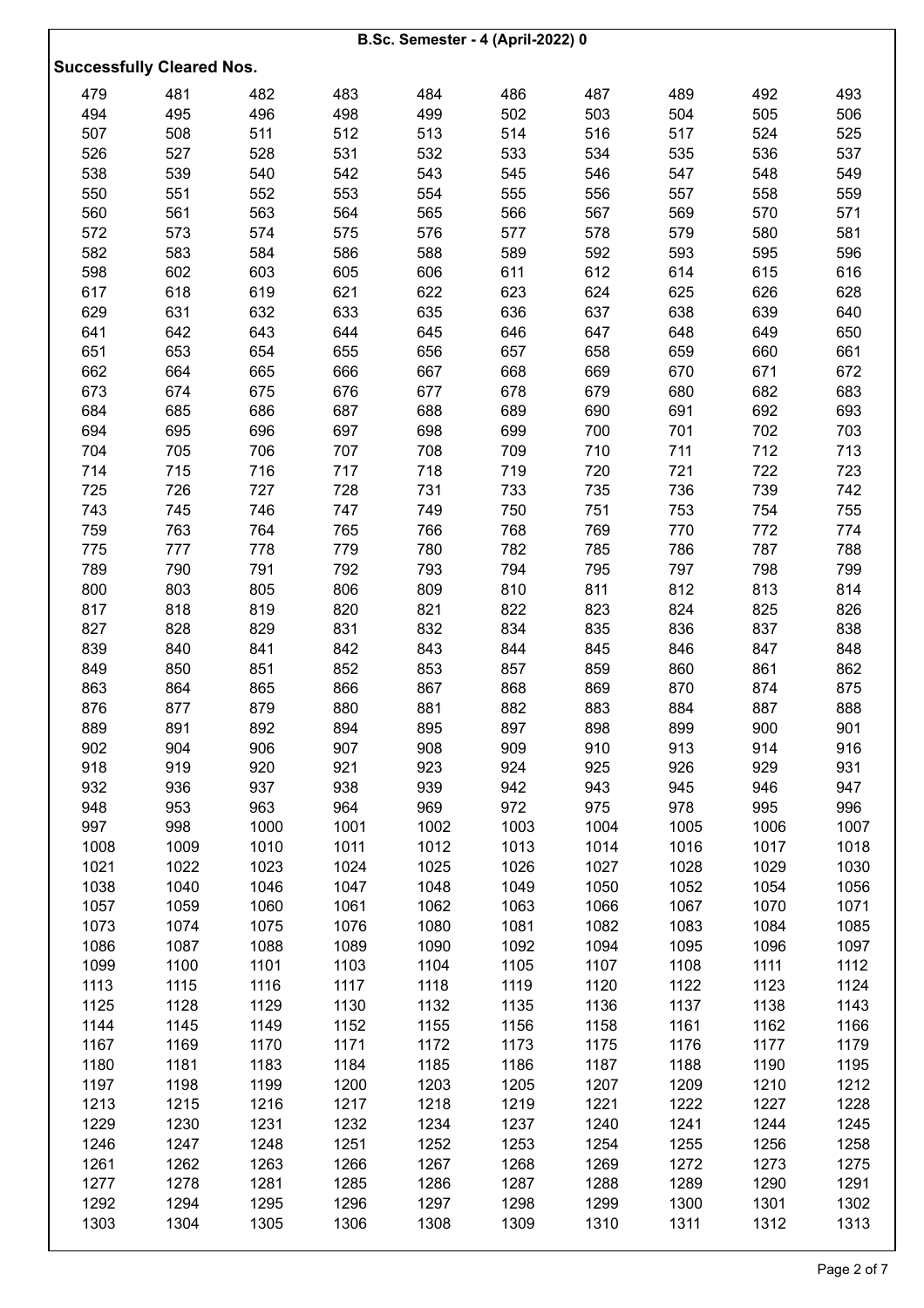|                |                                  |            |            | <b>B.Sc. Semester - 4 (April-2022) 0</b> |            |            |            |            |            |
|----------------|----------------------------------|------------|------------|------------------------------------------|------------|------------|------------|------------|------------|
|                |                                  |            |            |                                          |            |            |            |            |            |
|                | <b>Successfully Cleared Nos.</b> |            |            |                                          |            |            |            |            |            |
| 1314           | 1315                             | 1316       | 1317       | 1318                                     | 1319       | 1320       | 1321       | 1322       | 1323       |
| 1324           | 1325                             | 1326       | 1327       | 1328                                     | 1329       | 1333       | 1334       | 1337       | 1338       |
| 1339           | 1340                             | 1342       | 1345       | 1347                                     | 1348       | 1349       | 1350       | 1351       | 1352       |
| 1353           | 1354                             | 1355       | 1356       | 1357                                     | 1359       | 1360       | 1361       | 1362       | 1363       |
| 1364           | 1365                             | 1366       | 1367       | 1368                                     | 1369       | 1370       | 1371       | 1372       | 1373       |
| 1374           | 1375                             | 1377       | 1378       | 1379                                     | 1380       | 1381       | 1382       | 1383       | 1384       |
| 1386           | 1387                             | 1388       | 1389       | 1390                                     | 1391       | 1392       | 1393       | 1394       | 1395       |
| 1396           | 1397                             | 1398       | 1399       | 1400                                     | 1401       | 1402       | 1403       | 1404       | 1405       |
| 1406           | 1407                             | 1408       | 1409       | 1411                                     | 1412       | 1413       | 1414       | 1415       | 1416       |
| 1417           | 1418                             | 1419       | 1421       | 1422                                     | 1423       | 1424       | 1425       | 1426       | 1427       |
| 1429           | 1430                             | 1431       | 1432       | 1433                                     | 1435       | 1436       | 1437       | 1438       | 1439       |
| 1440           | 1441                             | 1442       | 1443       | 1444                                     | 1445       | 1446       | 1447       | 1448       | 1449       |
| 1450           | 1451                             | 1453       | 1454       | 1455                                     | 1456       | 1457       | 1458       | 1459       | 1460       |
| 1461           | 1462                             | 1463       | 1464       | 1465                                     | 1466       | 1468       | 1469       | 1470       | 1471       |
| 1472           | 1473                             | 1474       | 1475       | 1476                                     | 1477       | 1478       | 1479       | 1480       | 1481       |
| 1482           | 1483                             | 1484       | 1485       | 1489                                     | 1490       | 1492       | 1493       | 1494       | 1495       |
| 1496           | 1498                             | 1501       | 1503       | 1504                                     | 1505       | 1507       | 1510       | 1511       | 1512       |
| 1514           | 1515                             | 1516       | 1517       | 1519                                     | 1521       | 1522       | 1523       | 1527       | 1528       |
| 1531           | 1533                             | 1534       | 1535       | 1536                                     | 1537       | 1539       | 1540       | 1542       | 1543       |
| 1544           | 1545                             | 1546       | 1547       | 1548                                     | 1549       | 1550       | 1551       | 1552       | 1553       |
| 1554           | 1555                             | 1556       | 1557       | 1558                                     | 1559       | 1560       | 1561       | 1562       | 1563       |
| 1564           | 1565                             | 1566       | 1567       | 1568                                     | 1569       | 1570       | 1571       | 1572       | 1573       |
| 1574           | 1575                             | 1577       | 1578       | 1579                                     | 1580       | 1581       | 1582       | 1583       | 1584       |
| 1585           | 1586                             | 1587       | 1588       | 1589                                     | 1591       | 1592       | 1593       | 1594       | 1595       |
| 1596           | 1597                             | 1599       | 1600       | 1601                                     | 1602       | 1603       | 1604       | 1605       | 1606       |
| 1607           | 1608                             | 1609       | 1610       | 1611                                     | 1612       | 1613       | 1614       | 1615       | 1616       |
| 1617           | 1618                             | 1619       | 1620       | 1621                                     | 1622       | 1623       | 1624       | 1626       | 1627       |
| 1628           | 1629                             | 1630       | 1631       | 1632                                     | 1633       | 1634       | 1635       | 1636       | 1637       |
| 1638           | 1639                             | 1640       | 1641       | 1642                                     | 1643       | 1644       | 1645       | 1646       | 1647       |
| 1648           | 1649                             | 1650       | 1651       | 1652                                     | 1653       | 1654       | 1655       | 1656       | 1657       |
| 1658           | 1659                             | 1660       |            |                                          |            |            |            |            |            |
| $\overline{2}$ | 4                                | 5          | 6          | 7                                        | 8          | 9          | 11         | 12         | 13         |
| 14             | 18                               | 20         | 22         | 23                                       | 24         | 25         | 27         | 28         | 29         |
| 30             | 35                               | 36         | 37         | 38                                       | 39         | 41         | 42         | 43         | 44         |
| 45             | 46                               | 47         | 49         | 50                                       | 51         | 52         | 53         | 54         | 55         |
| 56             | 57                               | 58         | 59         | 60                                       | 61         | 62         | 63         | 64         | 65         |
| 66             | 67                               | 69         | 70         | 72                                       | 75         | 77         | 79         | 81         | 83         |
| 84             | 85                               | 87         | 88         | 89                                       | 94         | 95         | 96         | 97         | 98         |
| 99             | 100                              | 101        | 102        | 103                                      | 105        | 106        | 107        | 108        | 109        |
| 110            | 111                              | 112        | 114        | 115                                      | 117        | 124        | 126        | 127        | 132        |
| 136            | 137                              | 138        | 141        | 143                                      | 144        | 145        | 146        | 147        | 148        |
| 149            | 150                              | 151        | 152        | 153                                      | 154        | 155        | 156        | 158        | 159        |
| 160            | 161                              | 162        | 163        | 164                                      | 165        | 166        | 167        | 168        | 169        |
| 170            | 171                              | 172        | 173        | 174                                      | 175        | 176        | 177        | 178        | 179        |
| 180            | 181                              | 182        | 183        | 184                                      | 185        | 186        | 187        | 188        | 190        |
| 191            | 192                              | 194        | 195        | 196                                      | 197        | 198        | 199        | 200        | 202        |
| 203            | 204                              | 205        | 206        | 207                                      | 208        | 209        | 210        | 211        | 212        |
| 213            | 214                              | 215        | 216        | 217                                      | 218        | 219        | 220        | 221        | 223        |
| 226            | 227                              | 229        | 230        | 231                                      | 232        | 233        | 234        | 235        | 236        |
| 238<br>250     | 239<br>251                       | 240<br>252 | 242<br>253 | 243<br>254                               | 244<br>255 | 246<br>256 | 247<br>257 | 248<br>258 | 249<br>260 |
| 261            | 262                              | 263        | 266        | 267                                      | 268        | 270        | 271        | 272        | 273        |
| 274            | 275                              | 276        | 277        | 278                                      | 279        | 280        | 282        | 285        | 286        |
| 287            | 288                              | 289        | 290        | 294                                      | 297        | 298        | 299        | 300        | 302        |
| 303            | 305                              | 306        | 307        | 308                                      | 309        | 310        | 311        | 312        | 313        |
| 314            | 315                              | 316        | 317        | 318                                      | 319        | 320        | 321        | 322        | 323        |
| 324            | 325                              | 328        | 329        | 330                                      | 331        | 332        | 333        | 334        | 335        |
| 336            | 337                              | 338        | 339        | 340                                      | 341        | 342        | 343        | 344        | 345        |
|                |                                  |            |            |                                          |            |            |            |            |            |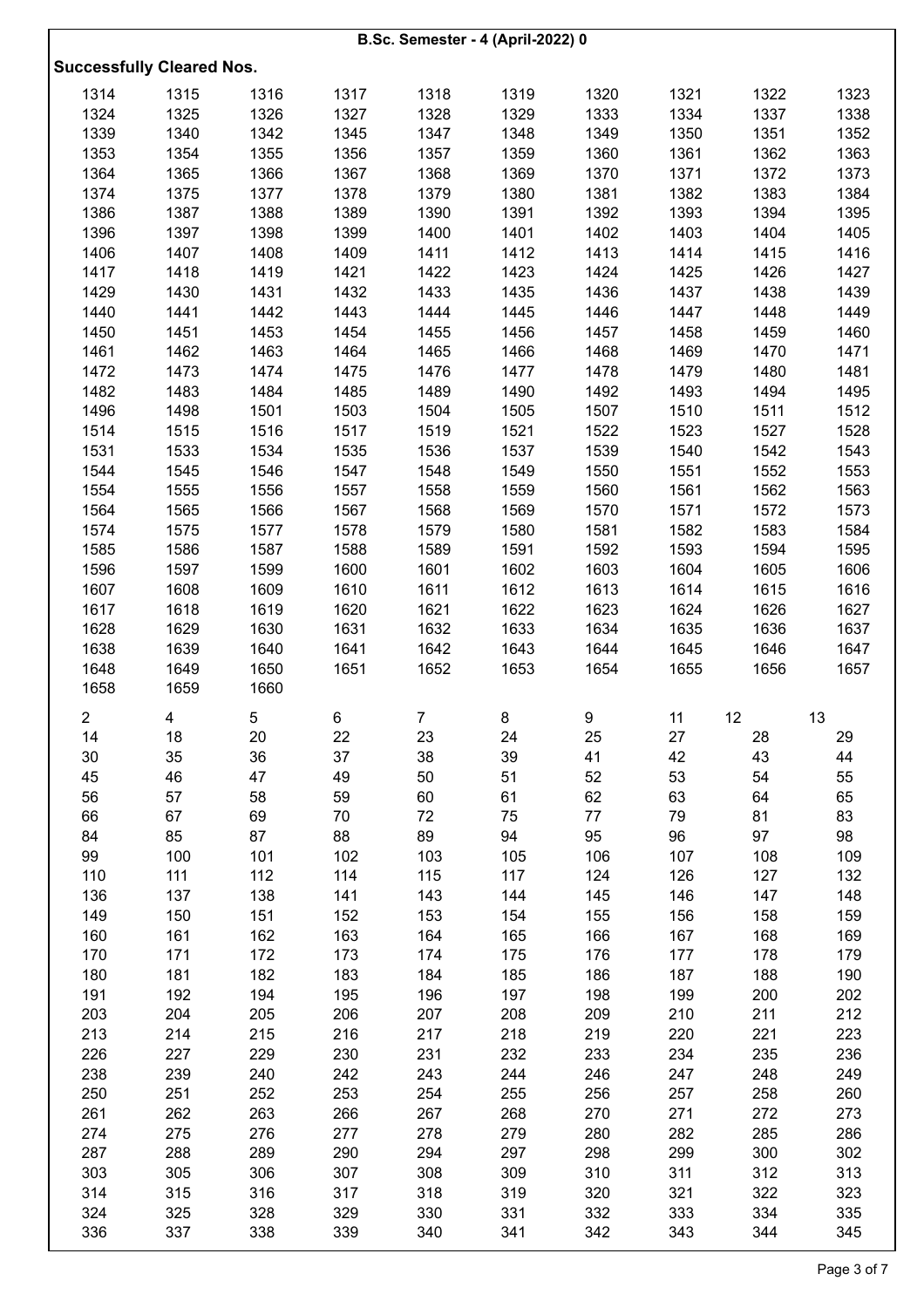| <b>B.Sc. Semester - 4 (April-2022) 0</b> |                                  |      |      |      |      |      |      |      |      |  |  |
|------------------------------------------|----------------------------------|------|------|------|------|------|------|------|------|--|--|
|                                          | <b>Successfully Cleared Nos.</b> |      |      |      |      |      |      |      |      |  |  |
|                                          |                                  |      |      |      |      |      |      |      |      |  |  |
| 346                                      | 349                              | 357  | 358  | 359  | 360  | 373  | 375  | 376  | 377  |  |  |
| 379                                      | 382                              | 384  | 385  | 386  | 387  | 388  | 389  | 390  | 391  |  |  |
| 393                                      | 394                              | 396  | 397  | 398  | 399  | 400  | 401  | 402  | 403  |  |  |
| 405                                      | 406                              | 408  | 410  | 411  | 412  | 413  | 414  | 419  | 421  |  |  |
| 424                                      | 425                              | 426  | 427  | 429  | 432  | 435  | 439  | 440  | 441  |  |  |
| 442                                      | 445                              | 446  | 448  | 449  | 455  | 458  | 461  | 462  | 463  |  |  |
| 464                                      | 467                              | 468  | 469  | 470  | 471  | 472  | 473  | 476  | 478  |  |  |
| 479                                      | 481                              | 482  | 483  | 484  | 486  | 487  | 489  | 492  | 493  |  |  |
| 494                                      | 495                              | 496  | 498  | 499  | 502  | 503  | 504  | 505  | 506  |  |  |
| 507                                      | 508                              | 511  | 512  | 513  | 514  | 516  | 517  | 524  | 525  |  |  |
| 526                                      | 527                              | 528  | 531  | 532  | 533  | 534  | 535  | 536  | 537  |  |  |
| 538                                      | 539                              | 540  | 542  | 543  | 545  | 546  | 547  | 548  | 549  |  |  |
| 550                                      | 551                              | 552  | 553  | 554  | 555  | 556  | 557  | 558  | 559  |  |  |
| 560                                      | 561                              | 563  | 564  | 565  | 566  | 567  | 569  | 570  | 571  |  |  |
| 572                                      | 573                              | 574  | 575  | 576  | 577  | 578  | 579  | 580  | 581  |  |  |
| 582                                      | 583                              | 584  | 586  | 588  | 589  | 592  | 593  | 595  | 596  |  |  |
| 598                                      | 602                              | 603  | 605  | 606  | 611  | 612  | 614  | 615  | 616  |  |  |
| 617                                      | 618                              | 619  | 621  | 622  | 623  | 624  | 625  | 626  | 628  |  |  |
| 629                                      | 631                              | 632  | 633  | 635  | 636  | 637  | 638  | 639  | 640  |  |  |
| 641                                      | 642                              | 643  | 644  | 645  | 646  | 647  | 648  | 649  | 650  |  |  |
| 651                                      | 653                              | 654  | 655  | 656  | 657  | 658  | 659  | 660  | 661  |  |  |
| 662                                      | 664                              | 665  | 666  | 667  | 668  | 669  | 670  | 671  | 672  |  |  |
| 673                                      | 674                              | 675  | 676  | 677  | 678  | 679  | 680  | 682  | 683  |  |  |
| 684                                      | 685                              | 686  | 687  | 688  | 689  | 690  | 691  | 692  | 693  |  |  |
| 694                                      | 695                              | 696  | 697  | 698  | 699  | 700  | 701  | 702  | 703  |  |  |
| 704                                      | 705                              | 706  | 707  | 708  | 709  | 710  | 711  | 712  | 713  |  |  |
| 714                                      | 715                              | 716  | 717  | 718  | 719  | 720  | 721  | 722  | 723  |  |  |
| 725                                      | 726                              | 727  | 728  | 731  | 733  | 735  | 736  | 739  | 742  |  |  |
| 743                                      | 745                              | 746  | 747  | 749  | 750  | 751  | 753  | 754  | 755  |  |  |
| 759                                      | 763                              | 764  | 765  | 766  | 768  | 769  | 770  | 772  | 774  |  |  |
| 775                                      | 777                              | 778  | 779  | 780  | 782  | 785  | 786  | 787  | 788  |  |  |
| 789                                      | 790                              | 791  | 792  | 793  | 794  | 795  | 797  | 798  | 799  |  |  |
| 800                                      | 803                              | 805  | 806  | 809  | 810  | 811  | 812  | 813  | 814  |  |  |
| 817                                      | 818                              | 819  | 820  | 821  | 822  | 823  | 824  | 825  | 826  |  |  |
| 827                                      | 828                              | 829  | 831  | 832  | 834  | 835  | 836  | 837  | 838  |  |  |
| 839                                      | 840                              | 841  | 842  | 843  | 844  | 845  | 846  | 847  | 848  |  |  |
| 849                                      | 850                              | 851  | 852  | 853  | 857  | 859  | 860  | 861  | 862  |  |  |
| 863                                      | 864                              | 865  | 866  | 867  | 868  | 869  | 870  | 874  | 875  |  |  |
| 876                                      | 877                              | 879  | 880  | 881  | 882  | 883  | 884  | 887  | 888  |  |  |
| 889                                      | 891                              | 892  | 894  | 895  | 897  | 898  | 899  | 900  | 901  |  |  |
| 902                                      | 904                              | 906  | 907  | 908  | 909  | 910  | 913  | 914  | 916  |  |  |
| 918                                      | 919                              | 920  | 921  | 923  | 924  | 925  | 926  | 929  | 931  |  |  |
| 932                                      | 936                              | 937  | 938  | 939  | 942  | 943  | 945  | 946  | 947  |  |  |
| 948                                      | 953                              | 963  | 964  | 969  | 972  | 975  | 978  | 995  | 996  |  |  |
| 997                                      | 998                              | 1000 | 1001 | 1002 | 1003 | 1004 | 1005 | 1006 | 1007 |  |  |
| 1008                                     | 1009                             | 1010 | 1011 | 1012 | 1013 | 1014 | 1016 | 1017 | 1018 |  |  |
| 1021                                     | 1022                             | 1023 | 1024 | 1025 | 1026 | 1027 | 1028 | 1029 | 1030 |  |  |
| 1038                                     | 1040                             | 1046 | 1047 | 1048 | 1049 | 1050 | 1052 | 1054 | 1056 |  |  |
| 1057                                     | 1059                             | 1060 | 1061 | 1062 | 1063 | 1066 | 1067 | 1070 | 1071 |  |  |
| 1073                                     | 1074                             | 1075 | 1076 | 1080 | 1081 | 1082 | 1083 | 1084 | 1085 |  |  |
| 1086                                     | 1087                             | 1088 | 1089 | 1090 | 1092 | 1094 | 1095 | 1096 | 1097 |  |  |
| 1099                                     | 1100                             | 1101 | 1103 | 1104 | 1105 | 1107 | 1108 | 1111 | 1112 |  |  |
| 1113                                     | 1115                             | 1116 | 1117 | 1118 | 1119 | 1120 | 1122 | 1123 | 1124 |  |  |
| 1125                                     | 1128                             | 1129 | 1130 | 1132 | 1135 | 1136 | 1137 | 1138 | 1143 |  |  |
| 1144                                     | 1145                             | 1149 | 1152 | 1155 | 1156 | 1158 | 1161 | 1162 | 1166 |  |  |
| 1167                                     | 1169                             | 1170 | 1171 | 1172 | 1173 | 1175 | 1176 | 1177 | 1179 |  |  |
| 1180                                     | 1181                             | 1183 | 1184 | 1185 | 1186 | 1187 | 1188 | 1190 | 1195 |  |  |
| 1197                                     | 1198                             | 1199 | 1200 | 1203 | 1205 | 1207 | 1209 | 1210 | 1212 |  |  |
|                                          |                                  |      |      |      |      |      |      |      |      |  |  |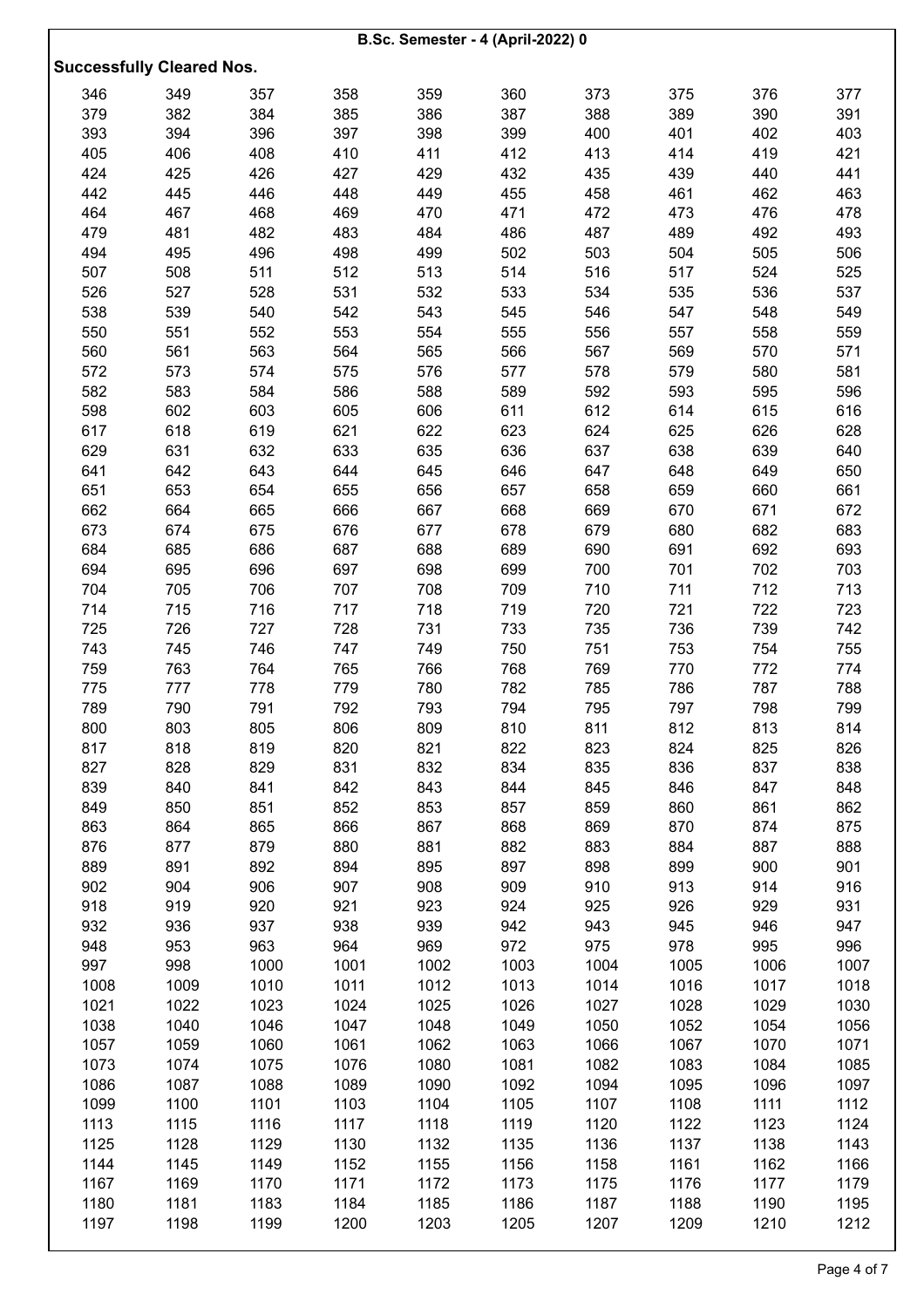|                         |                                  |      |      | <b>B.Sc. Semester - 4 (April-2022) 0</b> |      |      |      |      |      |
|-------------------------|----------------------------------|------|------|------------------------------------------|------|------|------|------|------|
|                         |                                  |      |      |                                          |      |      |      |      |      |
|                         | <b>Successfully Cleared Nos.</b> |      |      |                                          |      |      |      |      |      |
| 1213                    | 1215                             | 1216 | 1217 | 1218                                     | 1219 | 1221 | 1222 | 1227 | 1228 |
| 1229                    | 1230                             | 1231 | 1232 | 1234                                     | 1237 | 1240 | 1241 | 1244 | 1245 |
| 1246                    | 1247                             | 1248 | 1251 | 1252                                     | 1253 | 1254 | 1255 | 1256 | 1258 |
| 1261                    | 1262                             | 1263 | 1266 | 1267                                     | 1268 | 1269 | 1272 | 1273 | 1275 |
| 1277                    | 1278                             | 1281 | 1285 | 1286                                     | 1287 | 1288 | 1289 | 1290 | 1291 |
| 1292                    | 1294                             | 1295 | 1296 | 1297                                     | 1298 | 1299 | 1300 | 1301 | 1302 |
| 1303                    | 1304                             | 1305 | 1306 | 1308                                     | 1309 | 1310 | 1311 | 1312 | 1313 |
| 1314                    | 1315                             | 1316 | 1317 | 1318                                     | 1319 | 1320 | 1321 | 1322 | 1323 |
| 1324                    | 1325                             | 1326 | 1327 | 1328                                     | 1329 | 1333 | 1334 | 1337 | 1338 |
| 1339                    | 1340                             | 1342 | 1345 | 1347                                     | 1348 | 1349 |      |      | 1352 |
|                         |                                  |      |      |                                          |      |      | 1350 | 1351 |      |
| 1353                    | 1354                             | 1355 | 1356 | 1357                                     | 1359 | 1360 | 1361 | 1362 | 1363 |
| 1364                    | 1365                             | 1366 | 1367 | 1368                                     | 1369 | 1370 | 1371 | 1372 | 1373 |
| 1374                    | 1375                             | 1377 | 1378 | 1379                                     | 1380 | 1381 | 1382 | 1383 | 1384 |
| 1386                    | 1387                             | 1388 | 1389 | 1390                                     | 1391 | 1392 | 1393 | 1394 | 1395 |
| 1396                    | 1397                             | 1398 | 1399 | 1400                                     | 1401 | 1402 | 1403 | 1404 | 1405 |
| 1406                    | 1407                             | 1408 | 1409 | 1411                                     | 1412 | 1413 | 1414 | 1415 | 1416 |
| 1417                    | 1418                             | 1419 | 1421 | 1422                                     | 1423 | 1424 | 1425 | 1426 | 1427 |
| 1429                    | 1430                             | 1431 | 1432 | 1433                                     | 1435 | 1436 | 1437 | 1438 | 1439 |
| 1440                    | 1441                             | 1442 | 1443 | 1444                                     | 1445 | 1446 | 1447 | 1448 | 1449 |
| 1450                    | 1451                             | 1453 | 1454 | 1455                                     | 1456 | 1457 | 1458 | 1459 | 1460 |
| 1461                    | 1462                             | 1463 | 1464 | 1465                                     | 1466 | 1468 | 1469 | 1470 | 1471 |
| 1472                    | 1473                             | 1474 | 1475 | 1476                                     | 1477 | 1478 | 1479 | 1480 | 1481 |
| 1482                    | 1483                             | 1484 | 1485 | 1489                                     | 1490 | 1492 | 1493 | 1494 | 1495 |
| 1496                    | 1498                             | 1501 | 1503 | 1504                                     | 1505 | 1507 | 1510 | 1511 | 1512 |
| 1514                    | 1515                             | 1516 | 1517 | 1519                                     | 1521 | 1522 | 1523 | 1527 | 1528 |
| 1531                    | 1533                             | 1534 | 1535 | 1536                                     | 1537 | 1539 | 1540 | 1542 | 1543 |
| 1544                    | 1545                             | 1546 | 1547 | 1548                                     | 1549 | 1550 | 1551 | 1552 | 1553 |
| 1554                    | 1555                             | 1556 | 1557 | 1558                                     | 1559 | 1560 | 1561 | 1562 | 1563 |
| 1564                    | 1565                             | 1566 | 1567 | 1568                                     | 1569 | 1570 | 1571 | 1572 | 1573 |
| 1574                    | 1575                             | 1577 | 1578 | 1579                                     | 1580 | 1581 | 1582 | 1583 | 1584 |
| 1585                    | 1586                             | 1587 | 1588 | 1589                                     | 1591 | 1592 | 1593 | 1594 | 1595 |
| 1596                    | 1597                             | 1599 | 1600 | 1601                                     | 1602 | 1603 | 1604 | 1605 | 1606 |
| 1607                    | 1608                             | 1609 | 1610 | 1611                                     | 1612 | 1613 | 1614 | 1615 | 1616 |
| 1617                    | 1618                             | 1619 | 1620 | 1621                                     | 1622 | 1623 | 1624 | 1626 | 1627 |
| 1628                    | 1629                             | 1630 | 1631 | 1632                                     | 1633 | 1634 | 1635 | 1636 | 1637 |
| 1638                    | 1639                             | 1640 | 1641 | 1642                                     | 1643 | 1644 | 1645 | 1646 | 1647 |
| 1648                    | 1649                             | 1650 | 1651 | 1652                                     | 1653 | 1654 | 1655 | 1656 | 1657 |
| 1658                    | 1659                             | 1660 |      |                                          |      |      |      |      |      |
|                         |                                  |      |      |                                          |      |      |      |      |      |
| <b>Not Cleared Nos.</b> |                                  |      |      |                                          |      |      |      |      |      |
| 1                       | 3                                | 10   | 15   | 16                                       | 17   | 19   | 21   | 26   | 31   |
| 32                      | 33                               | 34   | 40   | 48                                       | 68   | 71   | 73   | 74   | 76   |
| 78                      | 80                               | 82   | 86   | 90                                       | 91   | 92   | 104  | 113  | 116  |
| 118                     | 119                              | 120  | 121  | 122                                      | 123  | 125  | 128  | 129  | 130  |
| 131                     | 133                              | 134  | 135  | 139                                      | 140  | 142  | 157  | 189  | 193  |
| 201                     | 222                              | 224  | 225  | 228                                      | 237  | 241  | 245  | 259  | 264  |
| 265                     | 269                              | 281  | 283  | 284                                      | 291  | 292  | 293  | 295  | 296  |
|                         |                                  |      |      |                                          |      |      |      |      |      |
| 301                     | 304                              | 326  | 327  | 347                                      | 348  | 350  | 351  | 352  | 353  |
| 354                     | 355                              | 356  | 361  | 362                                      | 363  | 364  | 365  | 366  | 367  |
| 368                     | 369                              | 372  | 374  | 378                                      | 380  | 383  | 392  | 395  | 404  |
| 407                     | 409                              | 415  | 416  | 417                                      | 418  | 420  | 422  | 423  | 428  |
| 430                     | 431                              | 433  | 434  | 436                                      | 437  | 438  | 443  | 444  | 447  |
| 450                     | 451                              | 452  | 453  | 454                                      | 456  | 459  | 460  | 465  | 466  |
| 474                     | 475                              | 477  | 480  | 485                                      | 488  | 490  | 491  | 497  | 500  |
| 501                     | 509                              | 510  | 515  | 518                                      | 519  | 520  | 521  | 522  | 523  |
| 529                     | 530                              | 541  | 544  | 562                                      | 585  | 587  | 590  | 591  | 594  |
| 597                     | 599                              | 600  | 601  | 604                                      | 607  | 608  | 609  | 610  | 613  |
| 620                     | 627                              | 630  | 634  | 652                                      | 663  | 681  | 724  | 729  | 730  |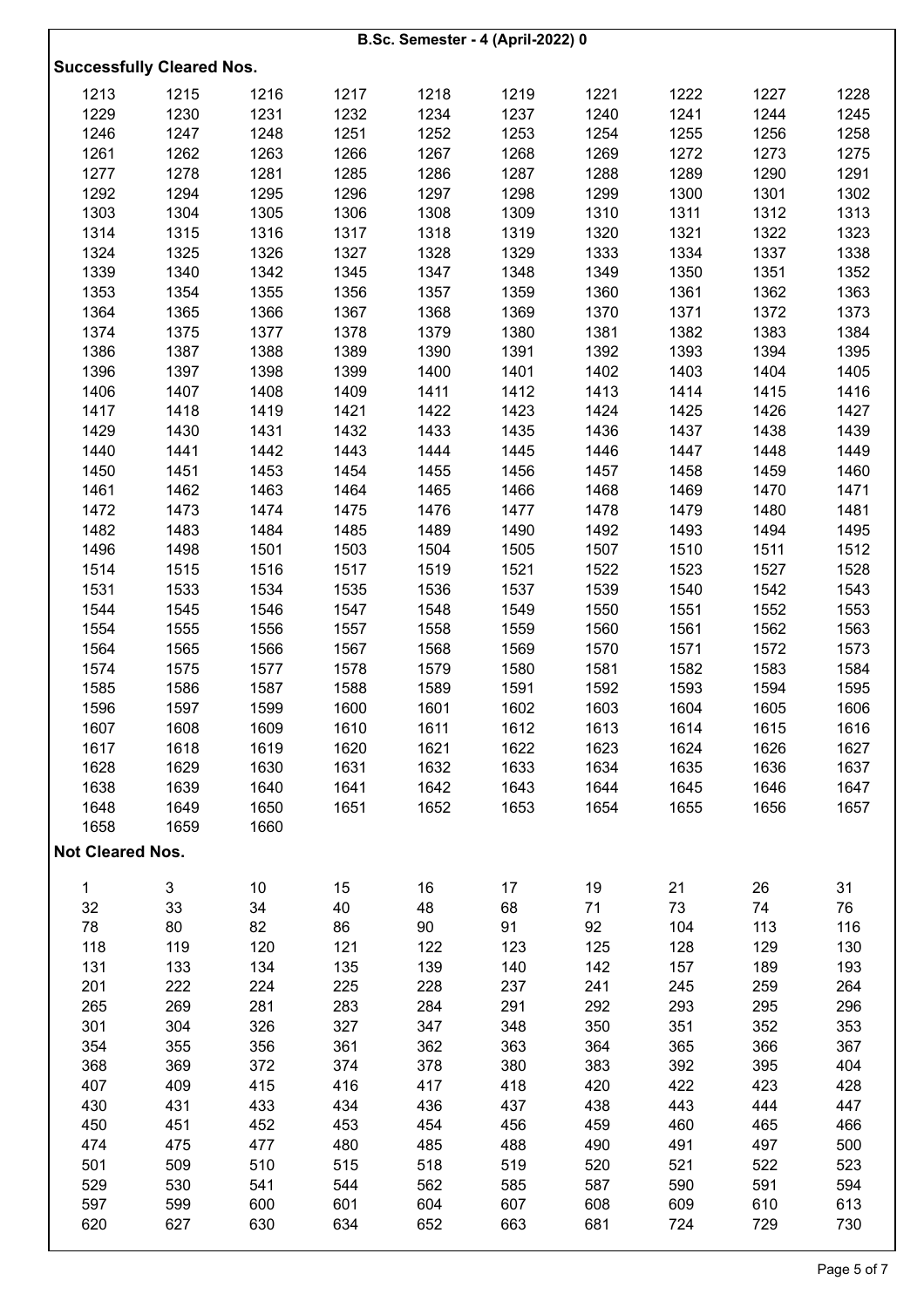| <b>B.Sc. Semester - 4 (April-2022) 0</b> |      |      |      |      |      |      |      |      |      |  |  |
|------------------------------------------|------|------|------|------|------|------|------|------|------|--|--|
| <b>Not Cleared Nos.</b>                  |      |      |      |      |      |      |      |      |      |  |  |
| 732                                      | 734  | 737  | 738  | 740  | 741  | 744  | 748  | 752  | 756  |  |  |
| 757                                      | 758  | 760  | 761  | 762  | 767  | 771  | 773  | 776  | 781  |  |  |
| 783                                      | 784  | 796  | 801  | 802  | 804  | 807  | 808  | 815  | 816  |  |  |
| 830                                      | 833  | 854  | 855  | 856  | 858  | 871  | 872  | 873  | 878  |  |  |
| 885                                      | 886  | 890  | 893  | 896  | 903  | 905  | 911  | 912  | 915  |  |  |
| 917                                      | 922  | 927  | 928  | 930  | 933  | 934  | 935  | 940  | 941  |  |  |
| 944                                      | 949  | 950  | 951  | 952  | 954  | 955  | 956  | 957  | 958  |  |  |
| 959                                      | 960  | 961  | 962  | 965  | 966  | 967  | 968  | 970  | 971  |  |  |
| 973                                      | 974  | 976  | 977  | 979  | 980  | 981  | 982  | 983  | 984  |  |  |
| 985                                      | 986  | 987  | 988  | 989  | 990  | 991  | 992  | 993  | 994  |  |  |
| 999                                      | 1015 | 1019 | 1020 | 1031 | 1032 | 1033 | 1034 | 1035 | 1036 |  |  |
| 1037                                     | 1039 | 1041 | 1042 | 1043 | 1044 | 1045 | 1051 | 1053 | 1055 |  |  |
| 1058                                     | 1064 | 1065 | 1068 | 1069 | 1072 | 1077 | 1078 | 1079 | 1091 |  |  |
| 1093                                     | 1098 | 1102 | 1106 | 1109 | 1110 | 1114 | 1121 | 1126 | 1127 |  |  |
| 1131                                     | 1133 | 1134 | 1139 | 1140 | 1141 | 1142 | 1146 | 1147 | 1148 |  |  |
| 1150                                     | 1151 | 1153 | 1154 | 1157 | 1159 | 1160 | 1163 | 1164 | 1165 |  |  |
| 1168                                     | 1174 | 1178 | 1182 | 1189 | 1191 | 1192 | 1193 | 1194 | 1196 |  |  |
| 1201                                     | 1202 | 1204 | 1206 | 1208 | 1211 | 1214 | 1220 | 1223 | 1224 |  |  |
| 1225                                     | 1226 | 1233 | 1235 | 1236 | 1238 | 1239 | 1242 | 1243 | 1249 |  |  |
| 1250                                     | 1257 | 1259 | 1260 | 1264 | 1265 | 1270 | 1271 | 1274 | 1276 |  |  |
| 1279                                     | 1280 | 1282 | 1283 | 1284 | 1293 | 1307 | 1330 | 1331 | 1332 |  |  |
| 1335                                     | 1336 | 1341 | 1343 | 1344 | 1346 | 1358 | 1376 | 1385 | 1410 |  |  |
| 1420                                     | 1428 | 1434 | 1452 | 1467 | 1486 | 1487 | 1488 | 1491 | 1497 |  |  |
| 1499                                     | 1500 | 1502 | 1506 | 1508 | 1509 | 1513 | 1518 | 1520 | 1524 |  |  |
| 1525                                     | 1526 | 1529 | 1530 | 1532 | 1538 | 1541 | 1576 | 1590 | 1598 |  |  |
| 1625                                     | 1661 |      |      |      |      |      |      |      |      |  |  |
|                                          |      |      |      |      |      |      |      |      |      |  |  |
| 1                                        | 3    | 10   | 15   | 16   | 17   | 19   | 21   | 26   | 31   |  |  |
| 32                                       | 33   | 34   | 40   | 48   | 68   | 71   | 73   | 74   | 76   |  |  |
| 78                                       | 80   | 82   | 86   | 90   | 91   | 92   | 104  | 113  | 116  |  |  |
| 118                                      | 119  | 120  | 121  | 122  | 123  | 125  | 128  | 129  | 130  |  |  |
| 131                                      | 133  | 134  | 135  | 139  | 140  | 142  | 157  | 189  | 193  |  |  |
| 201                                      | 222  | 224  | 225  | 228  | 237  | 241  | 245  | 259  | 264  |  |  |
| 265                                      | 269  | 281  | 283  | 284  | 291  | 292  | 293  | 295  | 296  |  |  |
| 301                                      | 304  | 326  | 327  | 347  | 348  | 350  | 351  | 352  | 353  |  |  |
| 354                                      | 355  | 356  | 361  | 362  | 363  | 364  | 365  | 366  | 367  |  |  |
| 368                                      | 369  | 372  | 374  | 378  | 380  | 383  | 392  | 395  | 404  |  |  |
| 407                                      | 409  | 415  | 416  | 417  | 418  | 420  | 422  | 423  | 428  |  |  |
| 430                                      | 431  | 433  | 434  | 436  | 437  | 438  | 443  | 444  | 447  |  |  |
| 450                                      | 451  | 452  | 453  | 454  | 456  | 459  | 460  | 465  | 466  |  |  |
| 474                                      | 475  | 477  | 480  | 485  | 488  | 490  | 491  | 497  | 500  |  |  |
| 501                                      | 509  | 510  | 515  | 518  | 519  | 520  | 521  | 522  | 523  |  |  |
| 529                                      | 530  | 541  | 544  | 562  | 585  | 587  | 590  | 591  | 594  |  |  |
| 597                                      | 599  | 600  | 601  | 604  | 607  | 608  | 609  | 610  | 613  |  |  |
| 620                                      | 627  | 630  | 634  | 652  | 663  | 681  | 724  | 729  | 730  |  |  |
| 732                                      | 734  | 737  | 738  | 740  | 741  | 744  | 748  | 752  | 756  |  |  |
| 757                                      | 758  | 760  | 761  | 762  | 767  | 771  | 773  | 776  | 781  |  |  |
| 783                                      | 784  | 796  | 801  | 802  | 804  | 807  | 808  | 815  | 816  |  |  |
| 830                                      | 833  | 854  | 855  | 856  | 858  | 871  | 872  | 873  | 878  |  |  |
| 885                                      | 886  | 890  | 893  | 896  | 903  | 905  | 911  | 912  | 915  |  |  |
| 917                                      | 922  | 927  | 928  | 930  | 933  | 934  | 935  | 940  | 941  |  |  |
| 944                                      | 949  | 950  | 951  | 952  | 954  | 955  | 956  | 957  | 958  |  |  |
| 959                                      | 960  | 961  | 962  | 965  | 966  | 967  | 968  | 970  | 971  |  |  |
| 973                                      | 974  | 976  | 977  | 979  | 980  | 981  | 982  | 983  | 984  |  |  |
| 985                                      | 986  | 987  | 988  | 989  | 990  | 991  | 992  | 993  | 994  |  |  |
| 999                                      | 1015 | 1019 | 1020 | 1031 | 1032 | 1033 | 1034 | 1035 | 1036 |  |  |
| 1037                                     | 1039 | 1041 | 1042 | 1043 | 1044 | 1045 | 1051 | 1053 | 1055 |  |  |
| 1058                                     | 1064 | 1065 | 1068 | 1069 | 1072 | 1077 | 1078 | 1079 | 1091 |  |  |
| 1093                                     | 1098 | 1102 | 1106 | 1109 | 1110 | 1114 | 1121 | 1126 | 1127 |  |  |
|                                          |      |      |      |      |      |      |      |      |      |  |  |